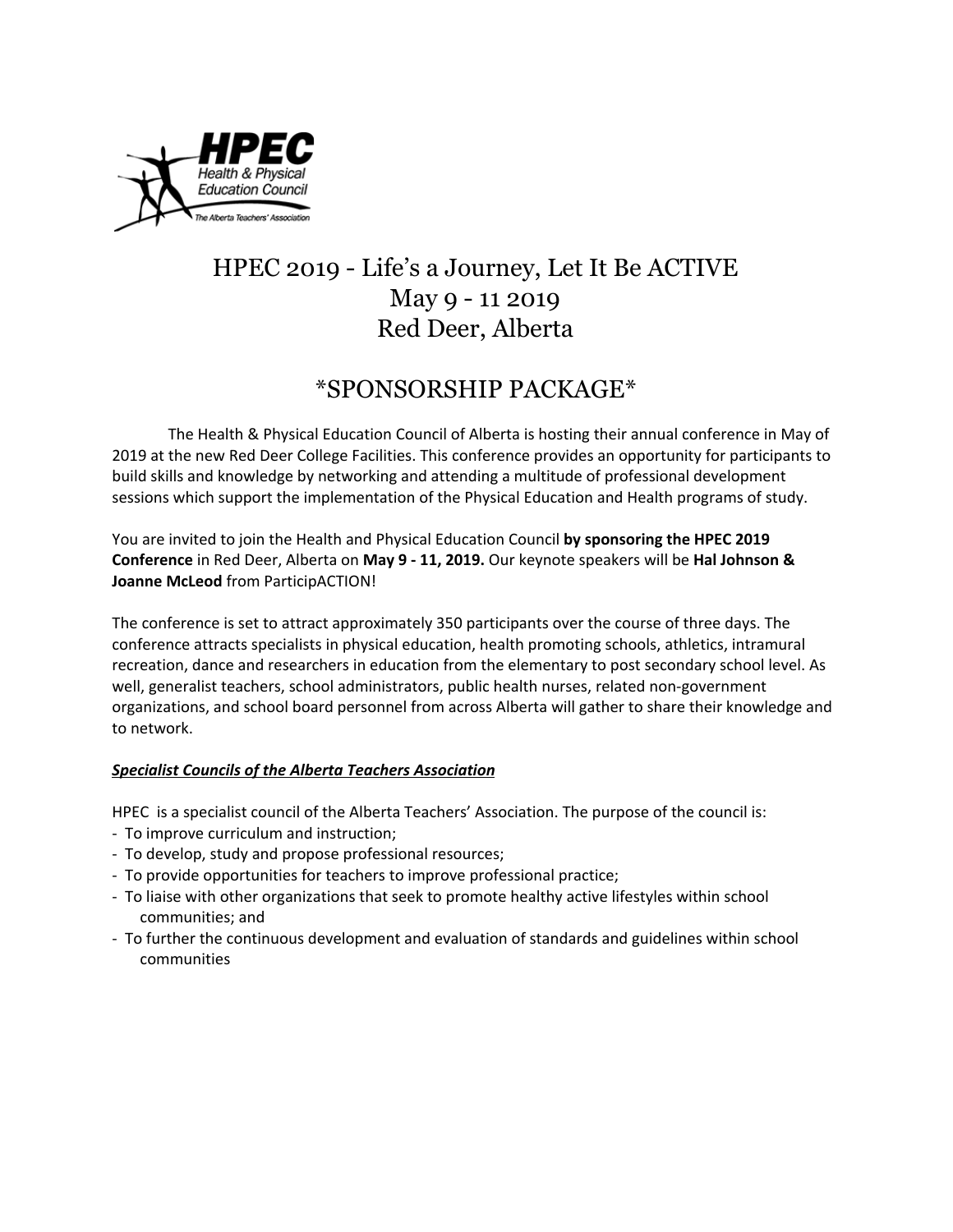## *Sponsorship Opportunities*

The 2019 HPEC Conference provides a number of events and opportunities for you to engage directly with your target audience to leave a memorable and long lasting impression. This year's event offers three (3) levels of sponsorship:

Whether you are looking for increased brand awareness, sales, sampling opportunities, or other, we will work with you to ensure your sponsorship meets and exceeds your marketing objectives.

#### GOLD Presenting Partner (\$6000)

The **Gold Presenting Partner** sponsorship offers your organization, product, and/or service maximum exposure with an exclusive promotional package that offers unique ad placements and maximum recognition prior to, during, and following the Conference.

As the **Gold Presenting Partner,** you are entitled to:

- Exclusive recognition as the 2019 HPEC Conference Presenting Partner;
- Exclusive sponsor of the Keynote Address on Friday, May 10th;
- A preferred location for your Exhibitor booth;
- Two (2) full conference registrations to attend the conference, including the social;
- Logo displayed on the Conference delegate shirts;
- Full page THANK YOU in both HPEC Journals: *The Runner and ESprinter;*
- Logo displayed on Conference homepage as well as the HPEC website with a link to your organization's website;
- Sponsor recognition on all Conference e-blasts;
- Top brand recognition on conference information boards at the event

#### Silver Partnership (\$5000)

Our **Silver Partner** sponsorship is reserved for three (3) committed partners and is an excellent opportunity to directly promote your organization, product, or service to your exact target audience.

As a **Silver Partner**, you will receive:

- Recognition as a 2019 HPEC Conference Silver Partner;
- A preferred location for your Exhibitor booth;
- One full conference registration to attend the conference, including the Social;
- Logo displayed on the Conference's delegate shirts;
- Half-page THANK YOU in both HPEC Journals: *The Runner and ESprinter;*
- Logo displayed on Conference homepage as well as the HPEC website with a link to your organization's website;
- Mid-level brand recognition on conference information boards at the event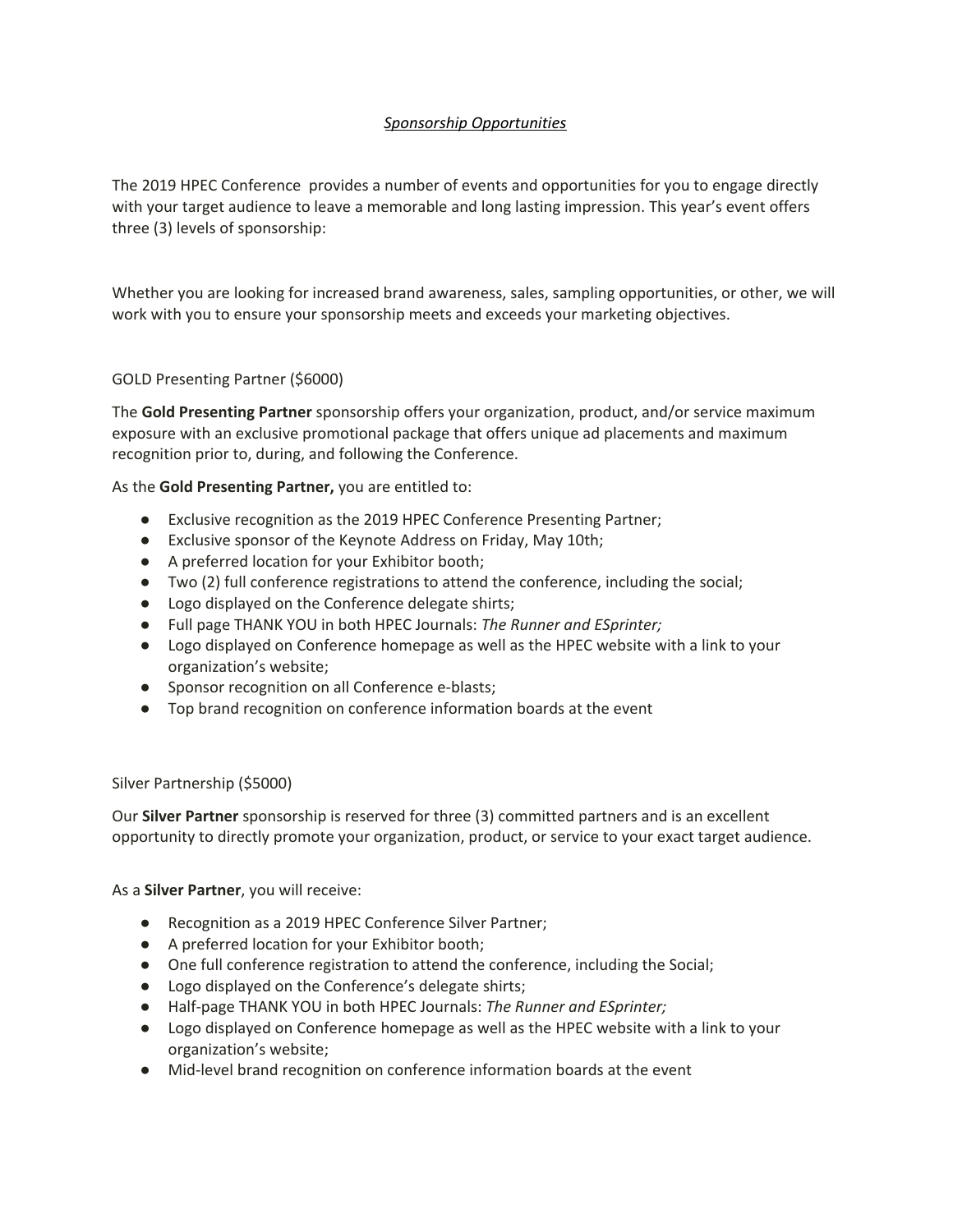#### Bronze Partners (\$3000)

Our **Bronze Partner** sponsorship level is reserved for three (3) committed partners and offers an assortment of promotional opportunities.

As a **Bronze Partner**, your entitlements include:

- Recognition as a 2019 HPEC Conference Bronze Partner;
- A preferred location for your Exhibitor booth;
- Two (2) tickets to attend the Social event.;
- Logo displayed on the Conference delegate shirts;
- Logo displayed on Conference homepage as well as the HPEC website with a link to your organization's website;
- Brand recognition on conference information boards at the event

\*\*\*Please Note: The ability to customize sponsorship is available upon request. For example, if your company would like to sponsor apparel or other delegate swag we can factor that amount into the appropriate level of sponsorship (ie. \$5000 for shirt sponsorship can equal Silver partnership benefits, or \$4000 for shirts + \$2000 cash can make your company the Gold Presenting Partner).

### **Other Event Sponsorship Opportunities:Social Sponsorship (\$1000)**

As the **Social Sponsorship Partner,** you are entitled to:

- Exclusive recognition as the 2019 HPEC Social Sponsoring Partner;
- A preferred location for your Exhibitor booth (if applicable);
- Logo displayed on the Conference delegate shirts;
- Logo displayed on Conference homepage as well as the HPEC website with a link to your organization's website;
- Brand recognition on conference information boards at the event

#### **Closing Keynote Sponsorship (\$1000)**

As the **Closing Keynote Sponsorship Partner,** you are entitled to:

- Exclusive recognition as the 2019 HPEC Closing Keynote Sponsoring Partner;
- A preferred location for your Exhibitor booth (if applicable);
- Logo displayed on the Conference delegate shirts;
- Logo displayed on Conference homepage as well as the HPEC website with a link to your organization's website;
- Brand recognition on conference information boards at the event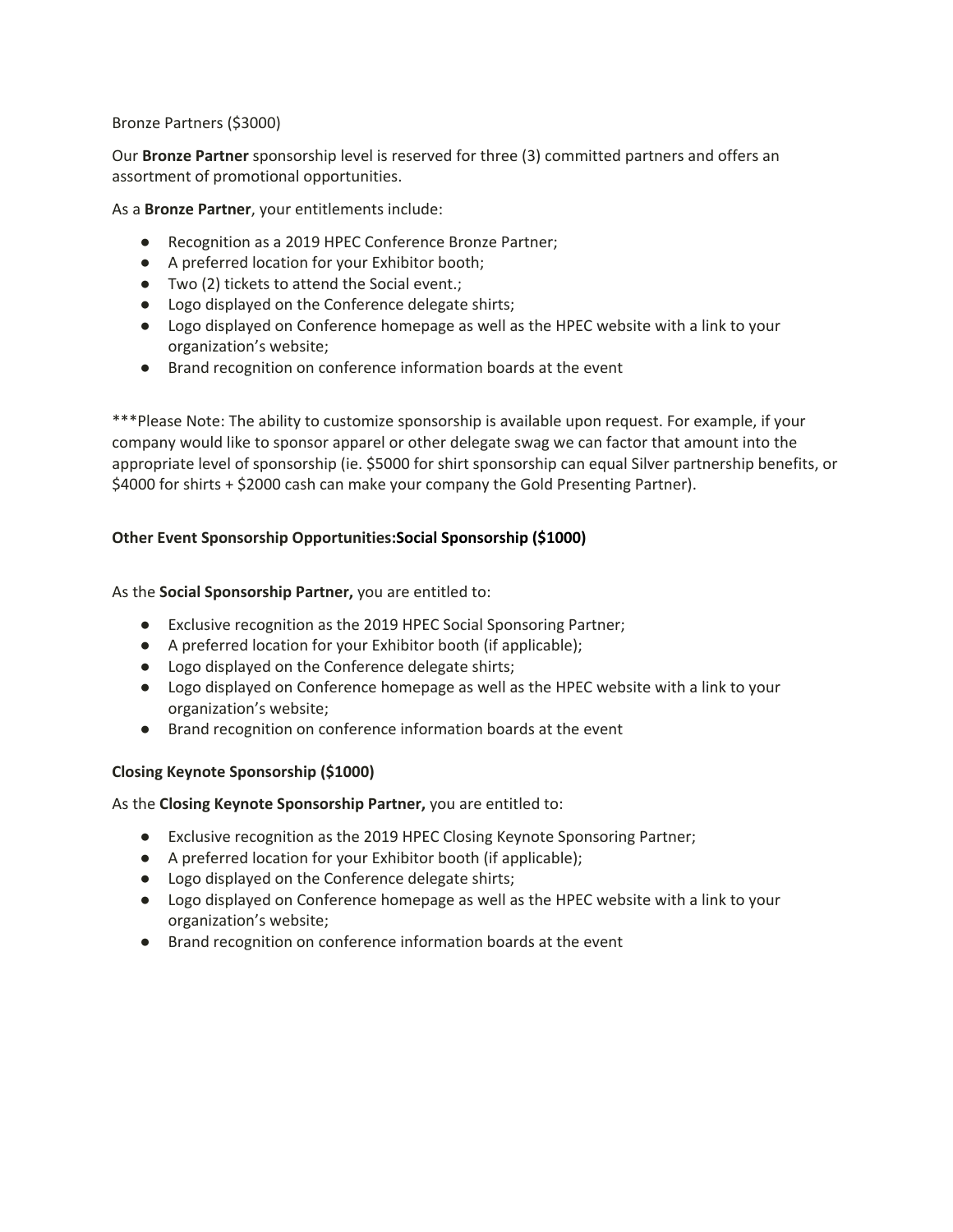#### **Conference Delegate Carabiner or Keychain (**Exclusive Sponsor) (\$1000) As the **Conference Carabiner or Keychain Sponsorship Partner,** you are entitled to:

- The sponsor must provide the product 1 week prior to conference.
- Product must include the following text. LIFE'S A JOURNEY, LET IT BE ACTIVE! HPEC 2019
- Product design must be approved by a conference designate
- A preferred location for your Exhibitor booth (if applicable);
- Logo displayed on the Conference delegate shirts;
- Logo displayed on Conference homepage as well as the HPEC website with a link to your organization's website;

#### **Breakfast/Lunch** (\$750/meal)

#### As a **Breakfast/Lunch Sponsorship Partner,** you are entitled to:

- Your company name and logo will be associated with one of the lunch breaks.
- Logo and promotional material will be displayed on the lunch tables.

#### **Nutrition Breaks** (\$500/nutrition break)

As a **Nutrition Break Sponsorship Partner,** you are entitled to:

- Your company name and logo will be associated with one of the nutrition breaks.
- Logo and promotional material will be displayed on the nutrition break tables.

#### **Transportation Sponsor (\$750)**

As the **Transportation Sponsorship Partner,** you are entitled to:

- Your company name and logo will be associated with the bus providing transportation to and from the RDC to the other hotels and conference venues
- Logo displayed on the Conference's delegate shirts
- Logo displayed on Conference partner webpage with link to organization's website

#### **Product Sponsorship**

The opportunity for you to provide sponsorship in the form of product only will allow you to place inserts into delegate bags. This opportunity is available to all sponsors. Please note that at least one door prize is expected in the amount of \$50 (these will be given out at the social and/or following the closing keynote on Saturday).